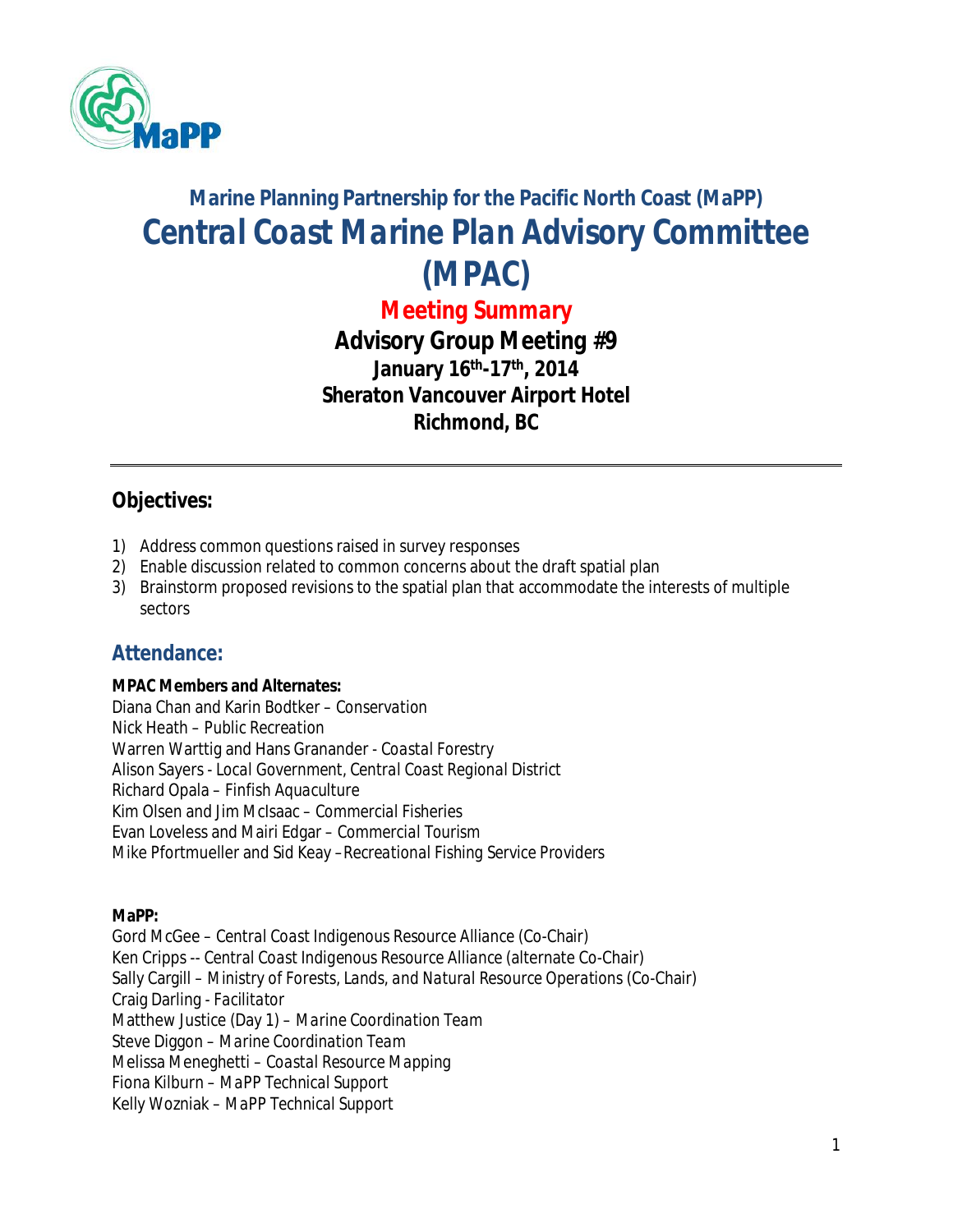

#### **Regrets:** Paul Kariya *– Renewable Energy* Anne Salomon *– Marine Academic* Gary Wilson *- Shellfish Aquaculture*

#### **Observers:**

Julie Carpenter Mike Reid Alejandro Frid Ted Walkus Dan Edwards

# **Day 1: Jan 16th**

# **Welcome and Opening:**

- Gord provided a welcome on behalf of the Central Coast Technical Team and reviewed the agenda
- The agenda for the meeting was developed based on responses to the survey sent out by the coleads and will be adapted to encompass additional issues/ polygons the sectors want to discuss together

# **Survey Review:**

- Gord provided an overview of survey responses received from each sector
- Common questions and concerns were highlighted

# **Round Table:**

- MPAC member responded to the summary of feedback provided by Gord and presented additional information, concerns, and/or interests
- Points of discussion included:
	- o The pace of the planning process
	- o Use of IUCN categories
	- o Treatment of anchorages
	- o Inclusion of local knowledge
	- o The scope of the plan, and
	- o Socio-economic impacts of the plan
- The agenda was amended in order to allow for further discussion on the MPA Network planning process.

# **MPA Network Planning Process:**

 Steve Diggon explained that one of the main outputs of MaPP is a recommendation to the MPA network strategy for the northern shelf bioregion. The MPA network strategy will use IUCN categories, which is why MaPP is using IUCN categories as well.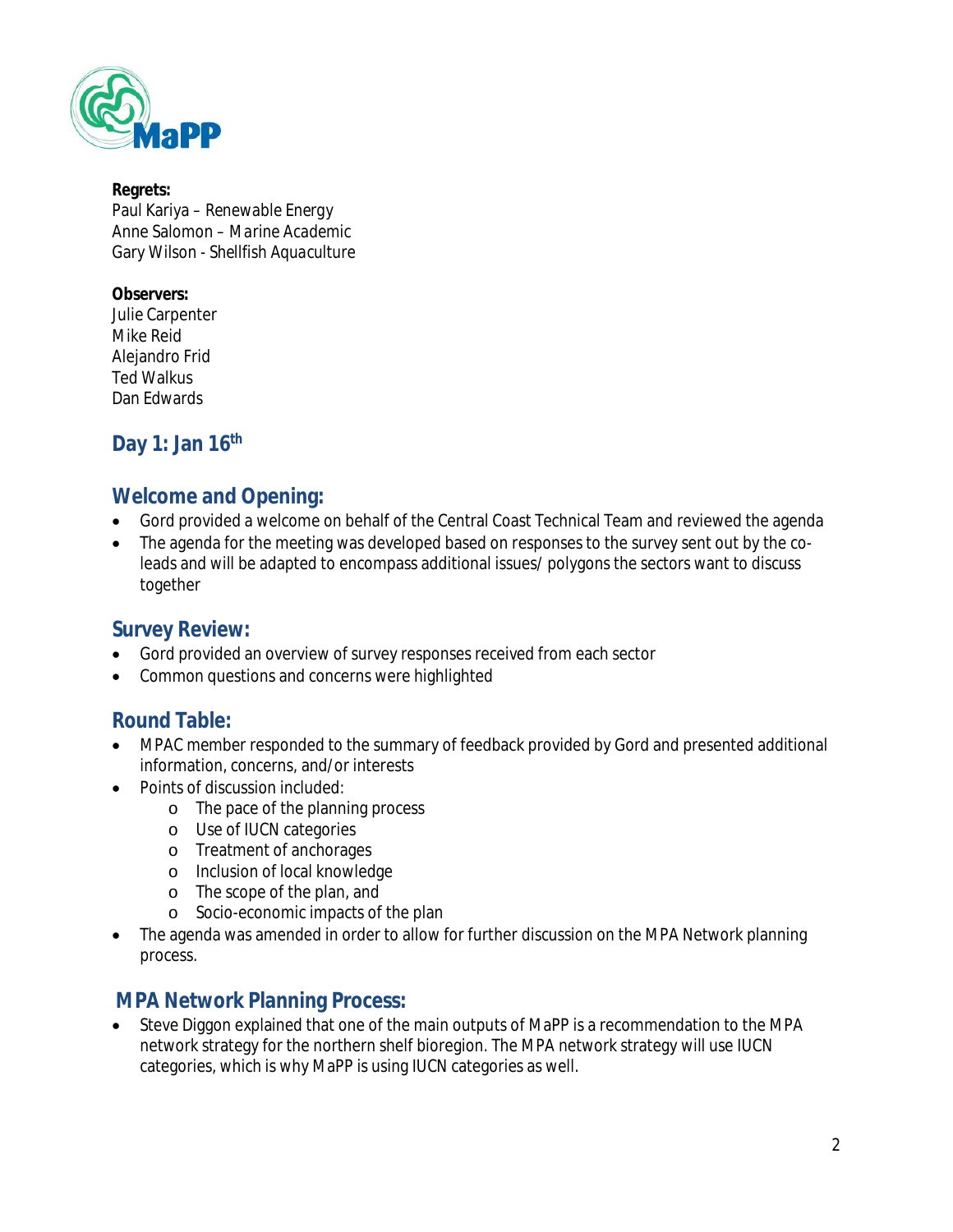

 The benefits and drawbacks of using IUCN categories were debated, and alternative approaches discussed.

#### **Actions:**

• Sectors to include comments related to the application of the IUCN categories in their advice logs

# **Information Discussion:**

- Gord, Sally and Ken reviewed the socio-economic data, local information, traditional ecological knowledge and scientific research that contributed to SMZ and PMZ design
- Many of the data layers that were used during development of the spatial plan can be viewed (along with their metadata) on SeaSketch
- New/ updated information is available for some sectors. While it is too late for general information submissions, relevant information can be referred to when submitting proposed edits to the spatial plan

#### **Actions:**

- MPAC members to submit any information that they use to rationalize proposed edits to the spatial plan when they submit their advice log
- Jim to resubmit the commercial fishery data he provided to the Haida Technical Team in the fall

# **Public Engagement Process:**

- MaPP is working with an engagement consultant to develop a public engagement strategy
- Open houses will likely be held in Bella Coola and Shearwater in late April to early May

#### **Actions:**

 MPAC members to let Sally and Gord know if they have suggestions for increasing public involvement in plan review

# **Conflict Resolution:**

- Discussions on developing conflict resolution mechanisms that can be used during implementation of the plan are being held at the regional level
- Steve Diggon provided an overview of the issues that are being considered

#### **Actions:**

Sectors interested in obtaining a copy of the conflict resolution framework can make a request to Jim McIsaac directly

# **Recommended Uses and Activities (RUA) Tables:**

- An addendum will be circulated with some corrections to the language in the RUA tables
	- o Recommendations for commercial and recreational anchorages are not intended to apply to commercial towboat reserves or provincially designated boat havens
	- o Conditional statements for recreational fisheries and transportation should include a reference to IUCN guidelines and/or appropriate federal agencies
	- o All lines that say "commercial ships including tankers" should say "transportation"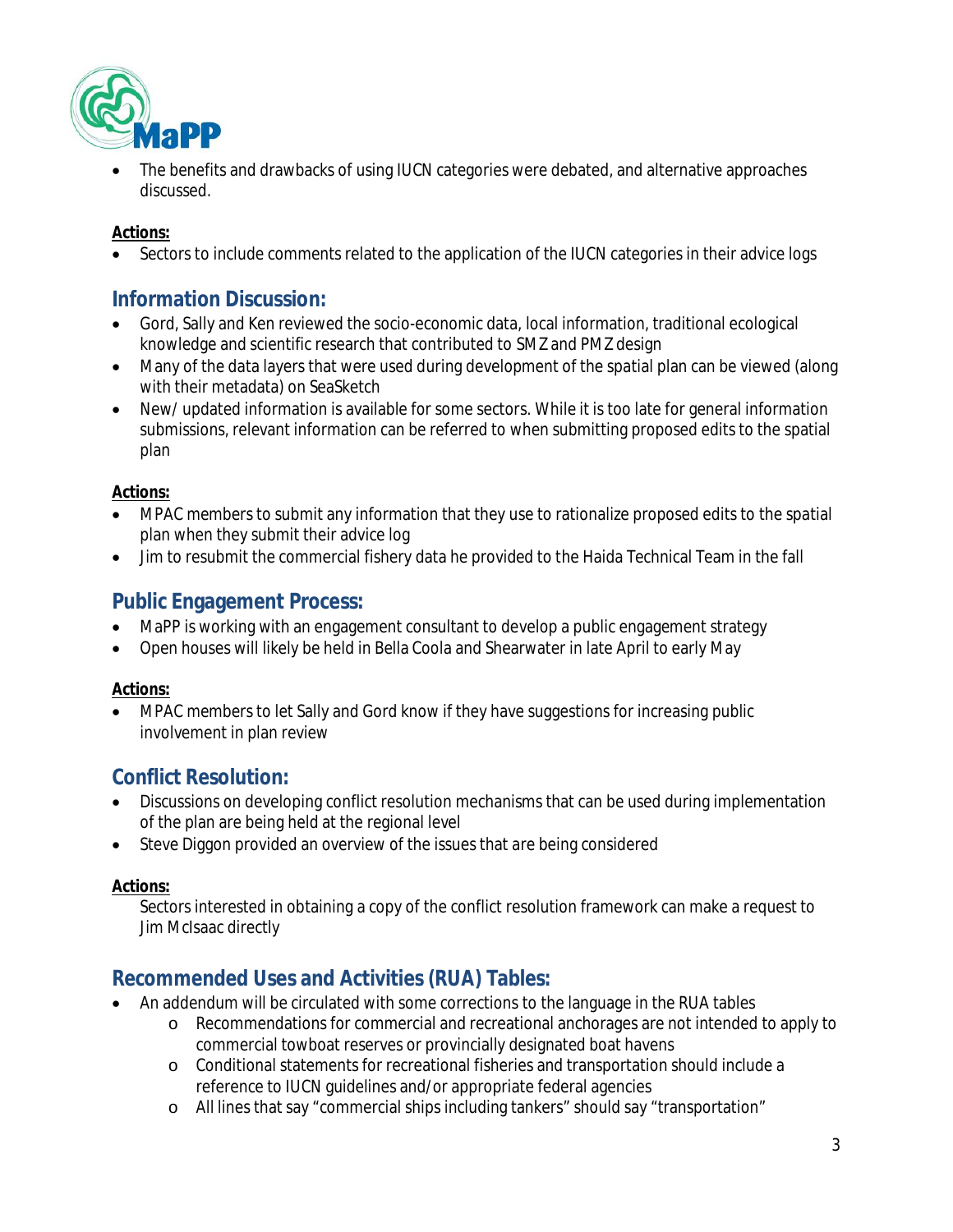

#### **Actions:**

Sally and Gord to circulate RUA table addendum to MPAC

# **First Nation Harvest and Traditional Use:**

- There were some questions about what First Nation harvest and traditional use meant
- The intent is harvest for food, social and ceremonial purposes, not to create exclusive commercial opportunities for First Nations
- Allowing traditional use aligns with IUCN guidelines to recognize First Nation rights

# **Management Plans:**

- Any protection management planning will be done in the next stage of plan implementation
- Until it is known what mechanism(s) will be used to establish the PMZ it is difficult to know what the management planning process will look like
- The need for adaptability was expressed by many sectors

# **Anchorages:**

- A number of sectors expressed concern with the inclusion of anchorages in PMZ where anchorage is not allowed or is conditional
- The need for safe anchorages and ability to transit to anchorages was discussed
- Since anchorage definition does not apply to commercial towboat reserves or provincially designated boat havens, sectors should review anchorages of concern against these datasets. Where there is overlap between these, the Recommended Uses and Activities (RUA) tables do not apply.

#### **Actions:**

MPAC members to highlight PMZs and SMZs that include important anchorages in their advice logs

### **Discussion on Gaps**

- The potential of developing SMZs for historical sites was discussed for the following areas:
	- o Restoration Bay
	- o Spider Anchorage
	- o Ocean Falls
	- o Eucott Bay

#### **Actions:**

- Sally to look into whether any of the above sites have status under the *Heritage Conservation Act*
- MPAC members to include proposals for Cultural Heritage SMZ or PMZs in their advice logs to capture historical sites of interest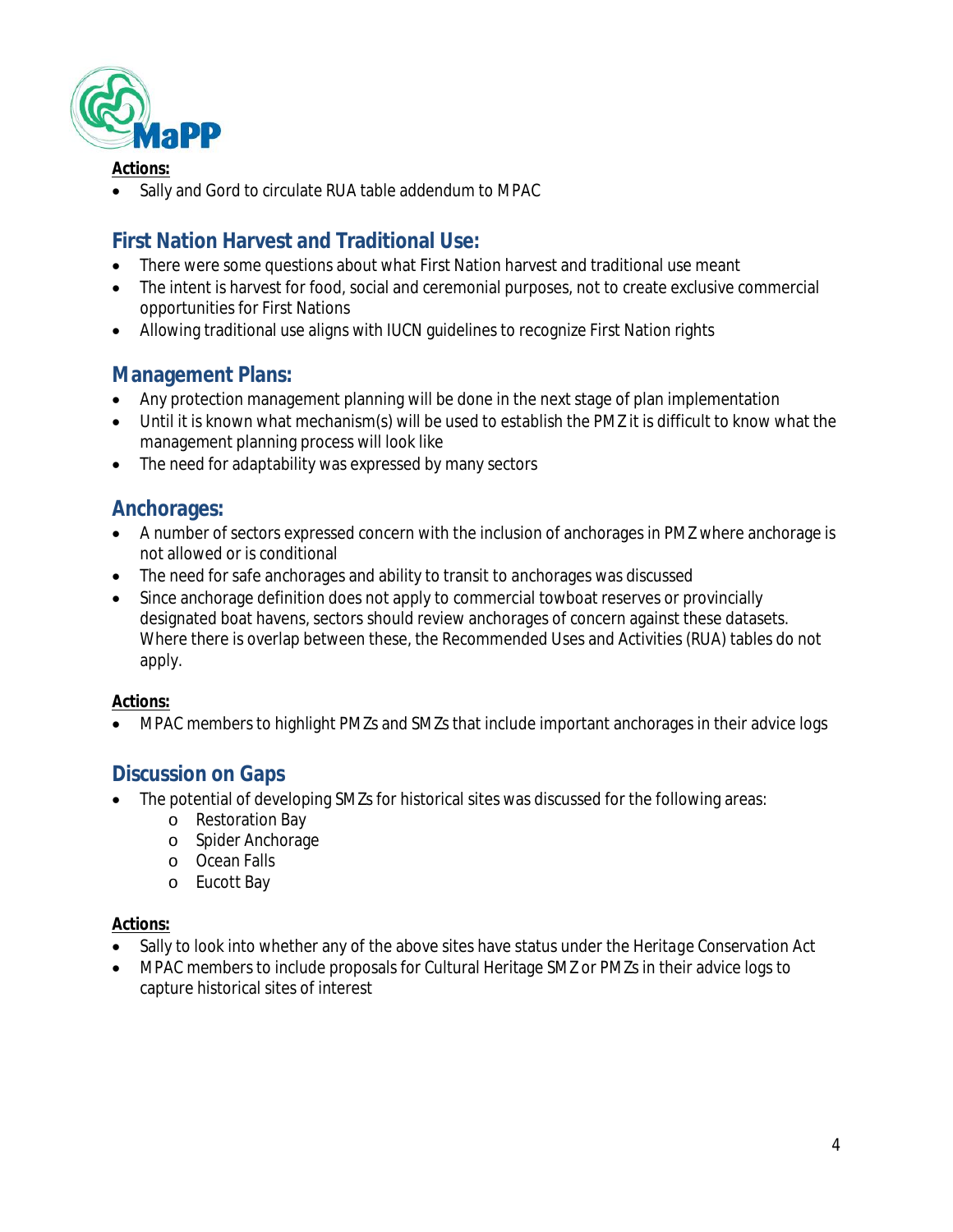

# **Day 2: January 17 th**

# **Welcome and Recap of Day 1**

- Craig reviewed the meeting objectives and discussed the agenda for the day
- The discussions on IUCN categories and anchorages were revisited

#### **Actions:**

 MaPP to consider revising the RUA tables to state explicitly that in an emergency any anchorage should be open and available for use

# **Polygon Review:**

- The following polygons were reviewed and discussed:
	- o PMZ 64 IUCN II (Bella Coola Harbour)
		- **Concern was expressed over the impact this protection level could have on any** future economic development in the harbour
		- Non-First Nation community members would be restricted from harvesting directly outside their community
	- o SMZ 9 (Aquaculture)
		- **Currently overlaps with a marine park, suggested to remove this overlap**
		- Another anchorage within the zone identified and concern over potential impacts to it if aquaculture was developed
	- o SMZ 20 (Aquaculture)
		- **Suggestion to remove Bolin Bay from this aquaculture zone and add that area to the** adjacent PMZ 23 IUCN II
		- I dentified as an important bird area which would support the change to a PMZ
	- o Milbanke Sound generally
		- One of the highest value areas for the commercial fishing industry on the BC Coast
		- **Concern expressed over any restrictions to fishing that may be placed here**
	- o PMZ 71 IUCN II (Burke Channel)
		- Concern expressed over potential impacts to recreational fishing as well as forestry interests at the proposed protection level
	- o PMZ 34 IUCN 34 (Spiller Channel)
		- **EXTERN** Area identified as important for herring spawning and salmon fishery
		- Conservation sector will be submitting advice for a higher level of protection for a portion of this polygon
	- o PMZ 158 IUCN II (Rivers Inlet)
		- **Concern expressed over impacts to recreational fishing and future development in** area for the forest industry
	- o PMZ 105 IUCN IV (Duncanby Landing)
		- Rationale table suggests that eelgrass is an important habitat within the polygon, but it was noted that it only occurs at the head of the estuary. What are the other values that are then driving the need for protection within the zone?
	- o PMZ 69 IUCN II (Kwatna Inlet)